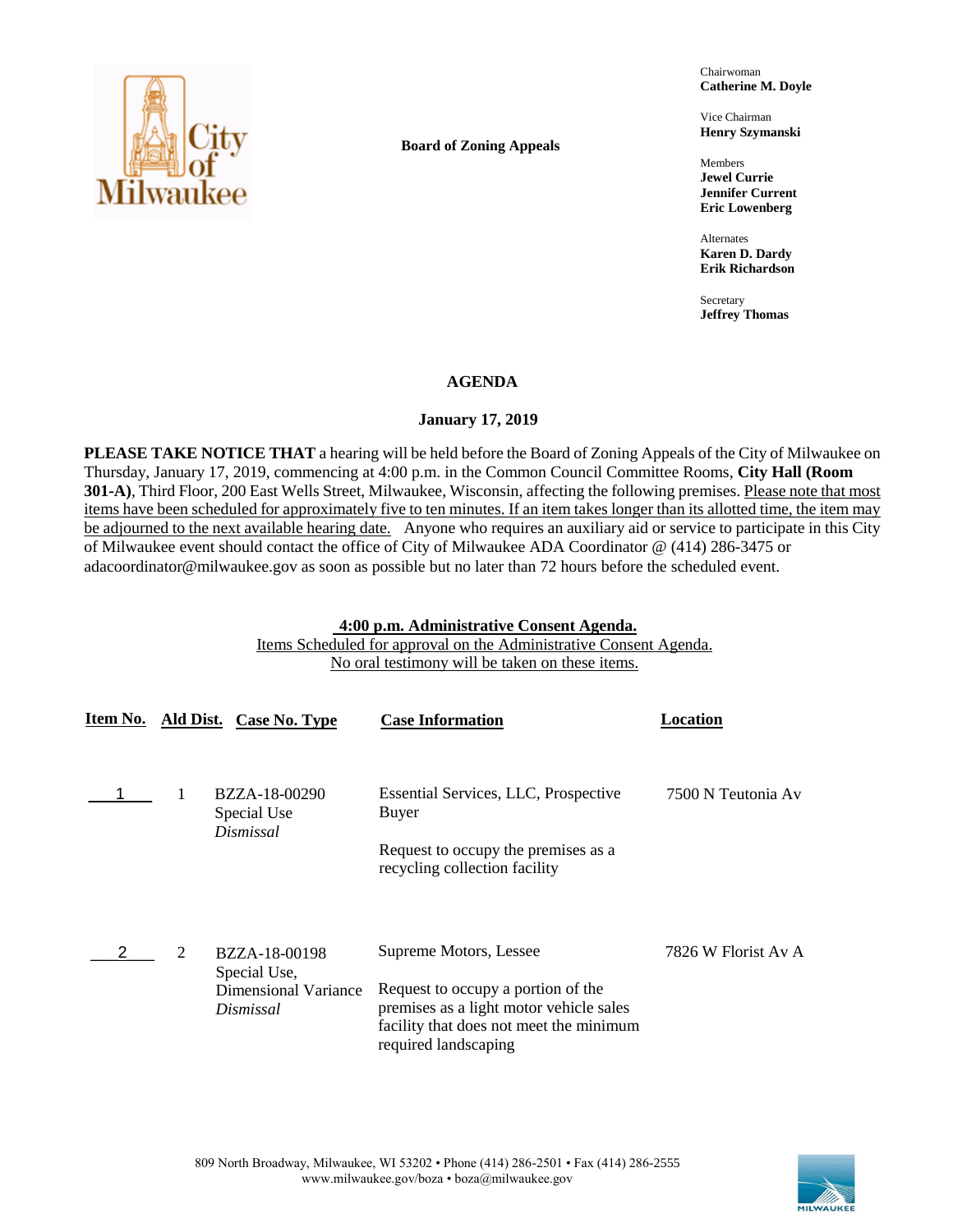| Board of Zoning Appeals, Hearing on Thursday, January 17, 2019 |                |                                           |                                                                                                                                                                              |                       |
|----------------------------------------------------------------|----------------|-------------------------------------------|------------------------------------------------------------------------------------------------------------------------------------------------------------------------------|-----------------------|
| Item No. Ald Dist.                                             |                | <b>Case No. Type</b>                      | <b>Case Information</b>                                                                                                                                                      | <b>Location</b>       |
|                                                                |                |                                           | 4:00 p.m. Administrative Consent Agenda (continued)<br>Items Scheduled for approval on the Administrative Consent Agenda.<br>No oral testimony will be taken on these items. |                       |
| 3                                                              | $\overline{2}$ | BZZA-18-00217<br>Special Use<br>Dismissal | DK & M Enterprise, LLC, Lessee<br>Request to occupy a portion of the<br>premises as a light motor vehicle sales<br>and repair facility                                       | 7826 W Florist Av     |
| 4                                                              | 4              | BZZA-18-00429<br>Special Use<br>Dismissal | Towne Realty, Inc., Property Owner<br>Request to occupy the premises as a<br>principal use parking lot                                                                       | 610 N 8Th St          |
| 5                                                              | 5              | BZZA-17-00502<br>Special Use<br>Dismissal | Jamie Patton, Lessee<br>Request to continue occupying the<br>premises as an indoor storage facility                                                                          | 3717 N 92Nd St        |
| 6                                                              | 5              | BZZA-18-00213<br>Special Use<br>Dismissal | <b>Community Medical Services, Lessee</b><br>Request to occupy the premises as a<br>medical service facility                                                                 | 7903 W Capitol Dr     |
| 7.                                                             | 6              | BZZA-18-00137<br>Special Use<br>Dismissal | Sacred Heart, LLC, Lessee<br>Request to occupy the premises as a<br>community living arrangement for 6<br>occupants                                                          | 322 W Center St       |
| 8                                                              | 7              | BZZA-18-00147<br>Special Use<br>Dismissal | MKE Community Resource Center Inc.,<br>Lessee<br>Request to occupy the premises as a<br>social service facility                                                              | 4850 W Fond Du Lac Av |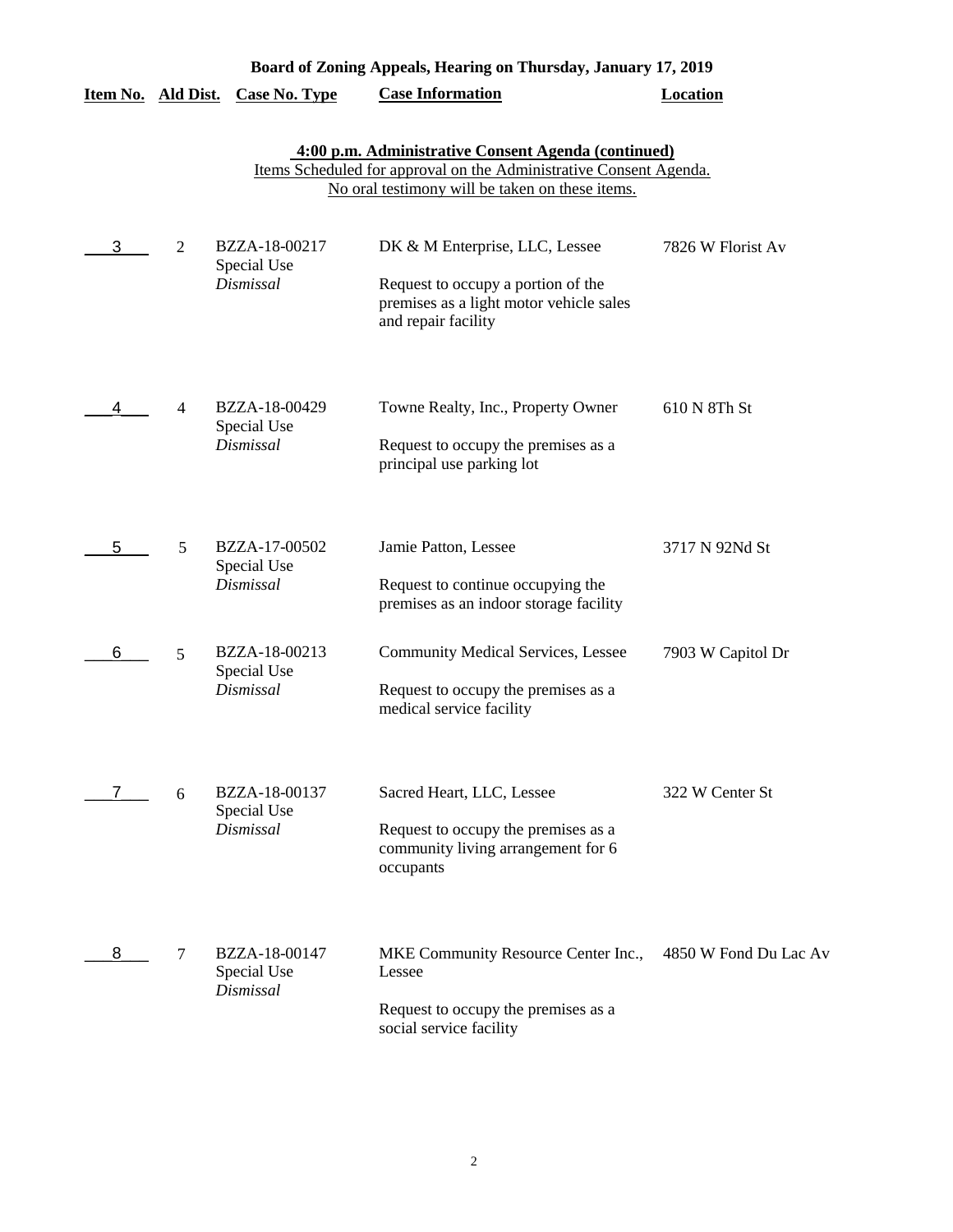|                    | Board of Zoning Appeals, Hearing on Thursday, January 17, 2019                                                                                                               |                                                                           |                                                                                                                                                                                             |                         |  |  |  |
|--------------------|------------------------------------------------------------------------------------------------------------------------------------------------------------------------------|---------------------------------------------------------------------------|---------------------------------------------------------------------------------------------------------------------------------------------------------------------------------------------|-------------------------|--|--|--|
| Item No. Ald Dist. |                                                                                                                                                                              | <b>Case No. Type</b>                                                      | <b>Case Information</b>                                                                                                                                                                     | <b>Location</b>         |  |  |  |
|                    | 4:00 p.m. Administrative Consent Agenda (continued)<br>Items Scheduled for approval on the Administrative Consent Agenda.<br>No oral testimony will be taken on these items. |                                                                           |                                                                                                                                                                                             |                         |  |  |  |
| 9                  | 9                                                                                                                                                                            | BZZA-18-00221<br>Special Use<br><b>Dismissal</b>                          | Adrienne's Teeny Tot Learning Center,<br>Lessee                                                                                                                                             | 6922 W Good Hope Rd     |  |  |  |
|                    |                                                                                                                                                                              |                                                                           | Request to occupy the premises as a day<br>care center for 25 children infant to 12<br>years of age, operating Monday - Sunday<br>6:00 a.m. to 10:30 p.m.                                   |                         |  |  |  |
| 10                 | 9                                                                                                                                                                            | BZZA-18-00220<br>Use Variance                                             | B' Unique Learning Center III, Lessee                                                                                                                                                       | 6350 W Silver Spring Dr |  |  |  |
|                    |                                                                                                                                                                              | Dismissal                                                                 | Request to occupy the premises as a day<br>care center for 75 children per shift<br>infant to 12 years of age, operating<br>Monday - Friday 6:00 a.m. to midnight                           |                         |  |  |  |
| 11                 | 10                                                                                                                                                                           | BZZA-18-00403<br><b>Dimensional Variance</b><br>Dismissal                 | Fairview Evangelical Lutheran Church,<br>Property Owner<br>Request to construct an addition that<br>does not meet the minimum side street<br>setback                                        | 137 N 66Th St           |  |  |  |
| $12 \overline{ }$  | 12                                                                                                                                                                           | BZZA-18-00177                                                             | Maria Espinoza, Lessee                                                                                                                                                                      | 1835 S 7Th St           |  |  |  |
|                    |                                                                                                                                                                              | Special Use<br>Dismissal                                                  | Request to occupy a portion of the<br>premises as a general retail<br>establishment and personal instruction<br>school                                                                      |                         |  |  |  |
| 13                 | 13                                                                                                                                                                           | BZZA-18-00319<br>Special Use,<br><b>Dimensional Variance</b><br>Dismissal | Power Property Management,<br>Prospective Buyer<br>Request to occupy a portion of the<br>premises as a rooming house that does<br>not meet the minimum required number<br>of parking spaces | 3330 S 16Th St          |  |  |  |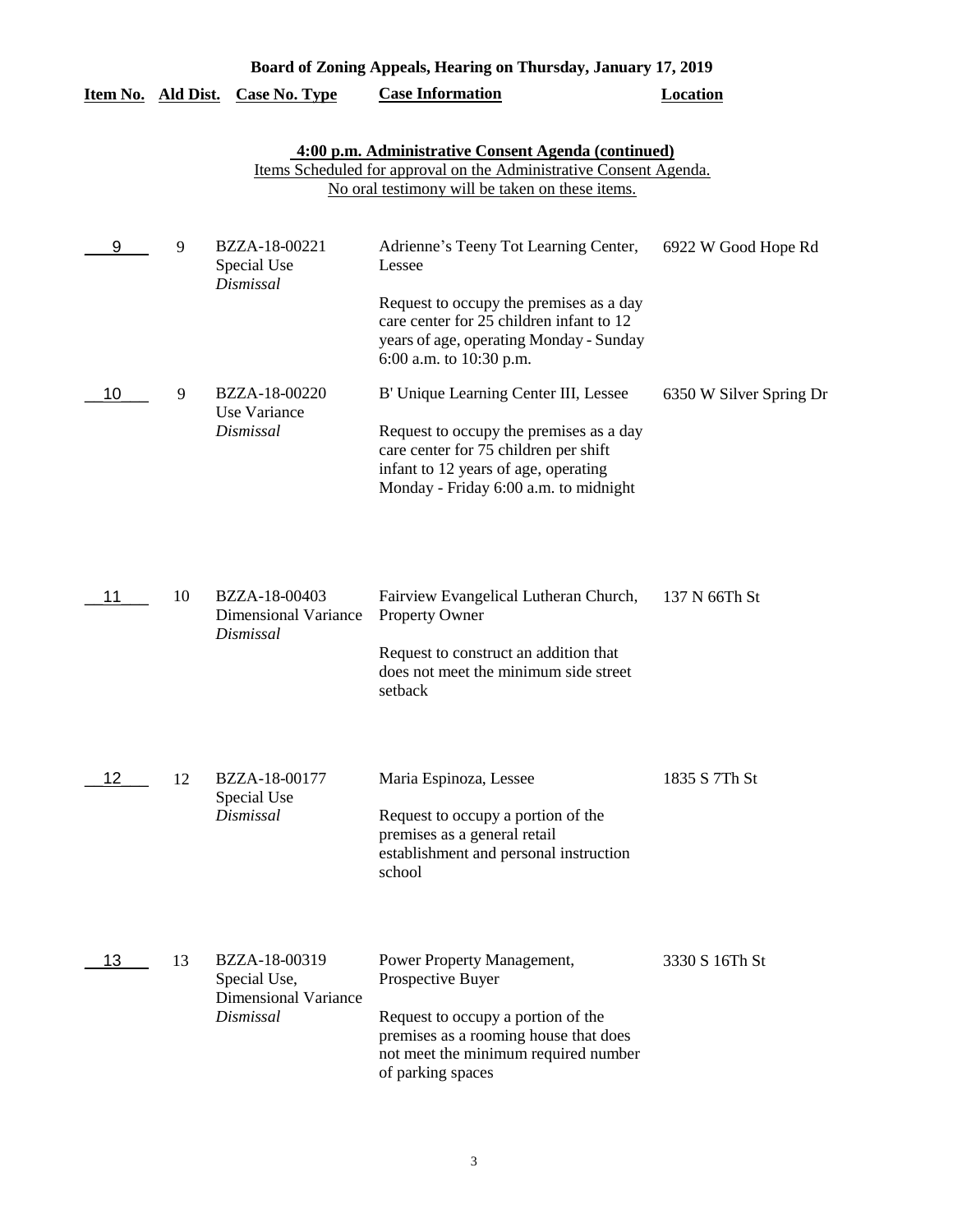|                    | Board of Zoning Appeals, Hearing on Thursday, January 17, 2019 |                                           |                                                                                                                                                                                     |                 |
|--------------------|----------------------------------------------------------------|-------------------------------------------|-------------------------------------------------------------------------------------------------------------------------------------------------------------------------------------|-----------------|
| Item No. Ald Dist. |                                                                | <b>Case No. Type</b>                      | <b>Case Information</b>                                                                                                                                                             | Location        |
|                    |                                                                |                                           | 4:00 p.m. Administrative Consent Agenda (continued)<br><u>Items Scheduled for approval on the Administrative Consent Agenda.</u><br>No oral testimony will be taken on these items. |                 |
| 14                 | 15                                                             | BZZA-18-00288<br>Special Use<br>Dismissal | Unique Auto Detailing and Glass,<br>Lessee                                                                                                                                          | 3535 W State St |

Request to occupy the premises as a light motor vehicle repair facility and a hand car wash (this is a new operator)

**4:00 p.m. Consent Agenda.**

Items Scheduled for approval on the Consent Agenda. No oral testimony will be taken on these items.

*If there are any objections to these approvals, please make them known to the Board office in writing at least 24 hours prior to the time of the hearing. If written objections to these approvals are received, the item will not be approved and will be held for a public hearing to allow additional testimony.*

| 15 |   | BZZA-18-00407<br>Use Variance                | The Mommy Center, LLC, Lessee                                                                                                                                                       | 1927 W Hampton Av  |
|----|---|----------------------------------------------|-------------------------------------------------------------------------------------------------------------------------------------------------------------------------------------|--------------------|
|    |   |                                              | Request to occupy a portion of the<br>premises as a day care center for 8<br>children per shift infant to 5 years of age,<br>operating Monday - Sunday 6:00 a.m. to<br>$11:00$ p.m. |                    |
| 16 |   | BZZA-18-00428<br>Special Use                 | Risen Savior the Resurrection<br>Ministries, Inc., Property Owner                                                                                                                   | 4236 N Teutonia Av |
|    |   |                                              | Request to continue occupying the<br>premises as a religious assembly hall<br>(this is a new operator)                                                                              |                    |
| 17 | 3 | BZZA-18-00431<br><b>Dimensional Variance</b> | Farwell-Cramer, LLC, Property Owner                                                                                                                                                 | 2710 N Farwell Av  |
|    |   |                                              | Request to continue occupying the<br>premises as a multi-family residential<br>dwelling without the minimum required<br>lot area per dwelling unit                                  |                    |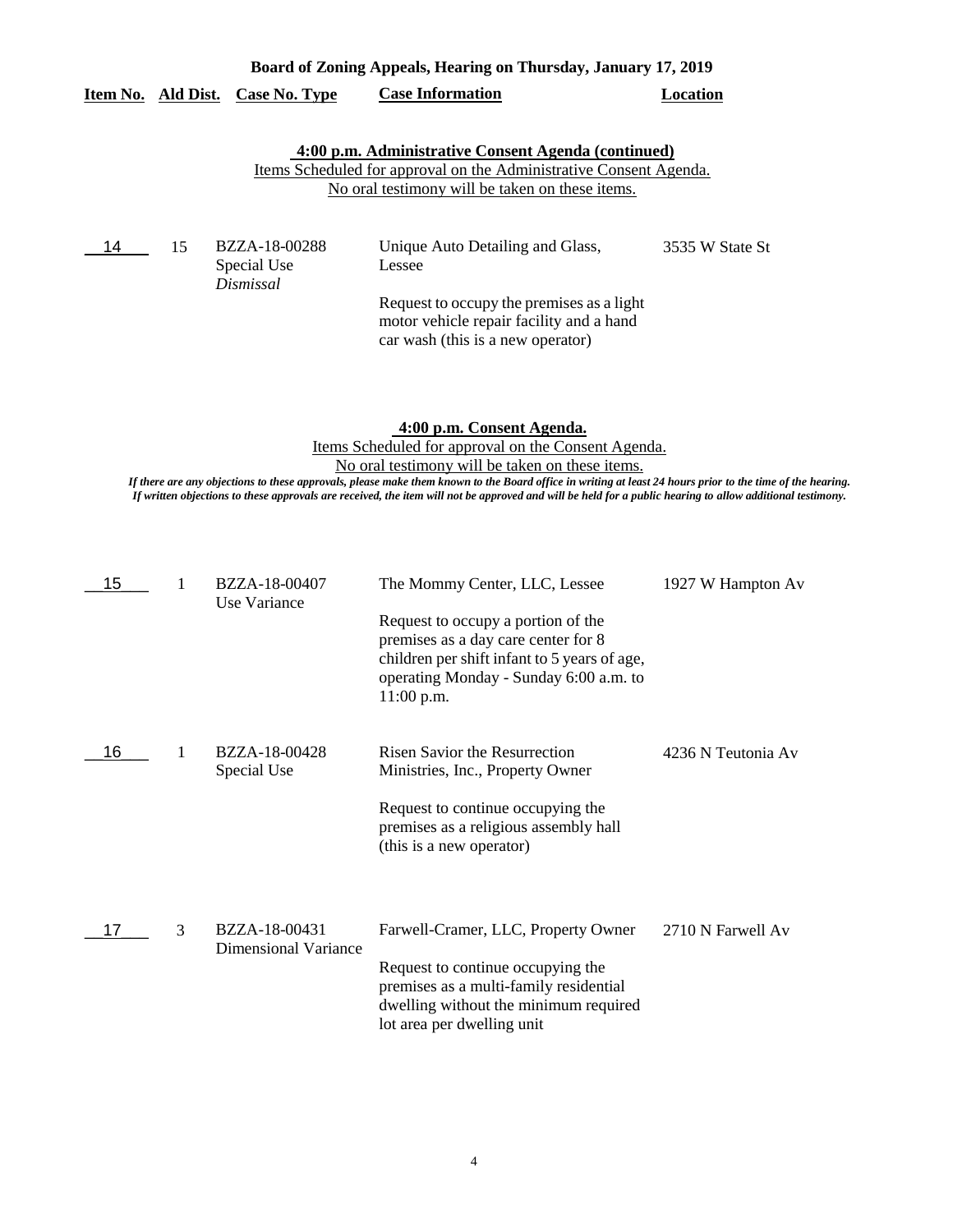| Board of Zoning Appeals, Hearing on Thursday, January 17, 2019 |   |                                              |                                                                                                                                                                                                                                                                                                                                                                                                                                                                          |                                                   |
|----------------------------------------------------------------|---|----------------------------------------------|--------------------------------------------------------------------------------------------------------------------------------------------------------------------------------------------------------------------------------------------------------------------------------------------------------------------------------------------------------------------------------------------------------------------------------------------------------------------------|---------------------------------------------------|
| Item No. Ald Dist.                                             |   | <b>Case No. Type</b>                         | <b>Case Information</b>                                                                                                                                                                                                                                                                                                                                                                                                                                                  | <b>Location</b>                                   |
|                                                                |   |                                              | 4:00 p.m. Consent Agenda (continued)<br>Items Scheduled for approval on the Consent Agenda.<br>No oral testimony will be taken on these items.<br>If there are any objections to these approvals, please make them known to the Board office in writing at least 24 hours prior to the time of the hearing.<br>If written objections to these approvals are received, the item will not be approved and will be held for a public hearing to allow additional testimony. |                                                   |
| 18                                                             | 3 | BZZA-18-00412<br><b>Dimensional Variance</b> | Milwaukee Nursing Realty, LLC,<br><b>Property Owner</b><br>Request to allow a second freestanding<br>sign that exceeds the maximum number<br>of allowed signs on site and exceeds the<br>maximum allowed display area                                                                                                                                                                                                                                                    | 2115 E Woodstock Pl                               |
| 19                                                             | 4 | BZZA-18-00443<br>Special Use                 | St. James Estates, LLC dba Tristan<br>Estates, LLC, Property Owner<br>Request to continue occupying the<br>premises as a rooming house for 36<br>occupants                                                                                                                                                                                                                                                                                                               | 1720 W Kilbourn Av<br>AKA 1720-1724 W Kilbourn Av |
| 20                                                             | 4 | BZZA-18-00396<br>Special Use                 | Towne Realty, Inc., Property Owner<br>Request to continue occupying the<br>premises as a principal use parking lot                                                                                                                                                                                                                                                                                                                                                       | 105 W Michigan St                                 |
| 21                                                             | 5 | BZZA-18-00424<br>Special Use                 | EYM Pizza of Wisconsin, LLC, Other<br>Request to continue occupying the<br>premises as a fast-food/carry-out<br>restaurant (this is a new operator)                                                                                                                                                                                                                                                                                                                      | 7604 W Burleigh St                                |
| 22                                                             | 5 | BZZA-18-00426<br>Special Use                 | MacPyles Corporation, Other<br>Request to continue occupying the<br>premises as a fast-food/carry-out<br>restaurant with arcade games                                                                                                                                                                                                                                                                                                                                    | 11313 W Silver Spring Dr                          |

5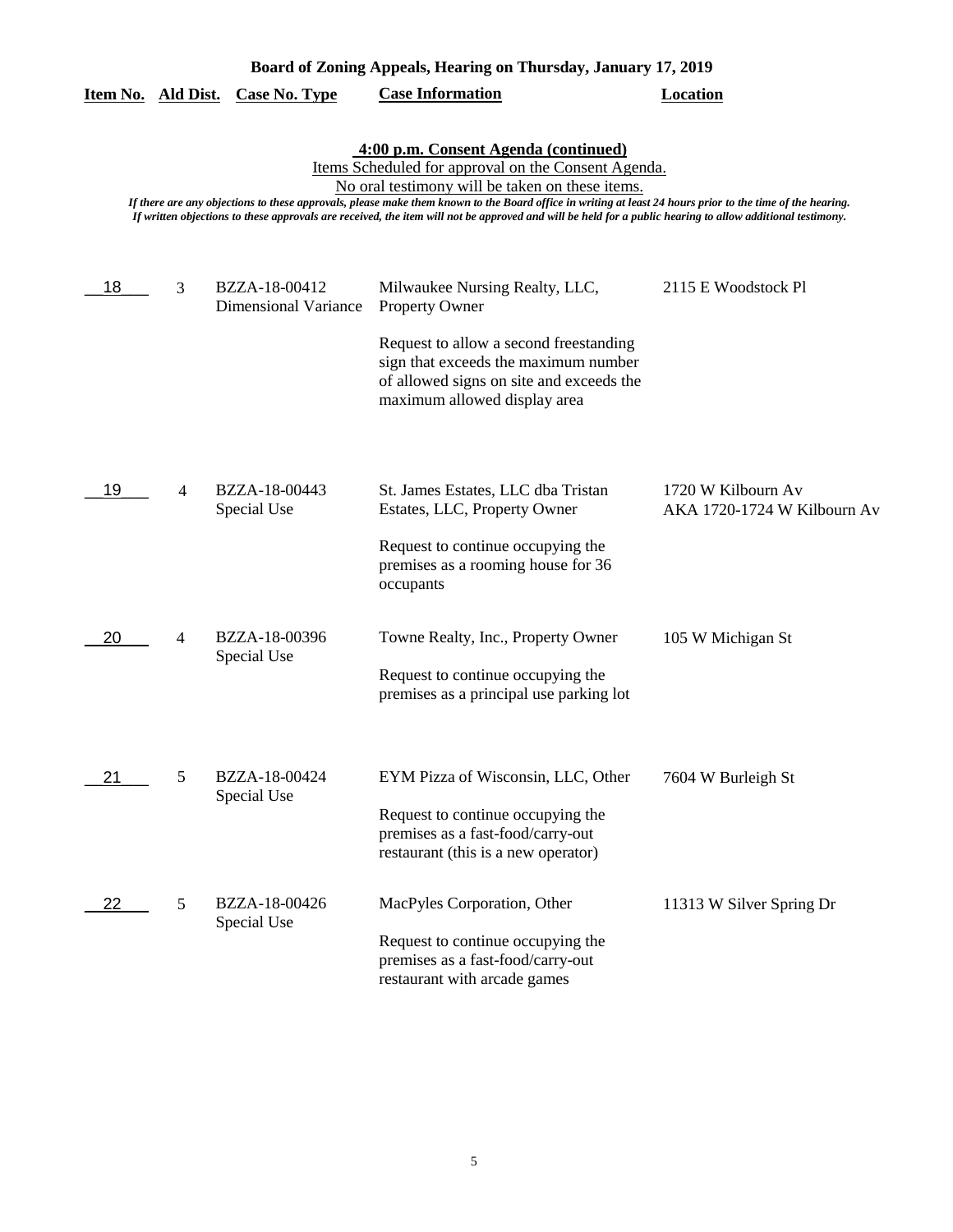| Board of Zoning Appeals, Hearing on Thursday, January 17, 2019 |   |                               |                                                                                                                                                                                                                                                                                                                                                                                                                                                                          |                              |
|----------------------------------------------------------------|---|-------------------------------|--------------------------------------------------------------------------------------------------------------------------------------------------------------------------------------------------------------------------------------------------------------------------------------------------------------------------------------------------------------------------------------------------------------------------------------------------------------------------|------------------------------|
| Item No. Ald Dist.                                             |   | <b>Case No. Type</b>          | <b>Case Information</b>                                                                                                                                                                                                                                                                                                                                                                                                                                                  | <b>Location</b>              |
|                                                                |   |                               | 4:00 p.m. Consent Agenda (continued)<br>Items Scheduled for approval on the Consent Agenda.<br>No oral testimony will be taken on these items.<br>If there are any objections to these approvals, please make them known to the Board office in writing at least 24 hours prior to the time of the hearing.<br>If written objections to these approvals are received, the item will not be approved and will be held for a public hearing to allow additional testimony. |                              |
| 23                                                             | 6 | BZZA-18-00420<br>Special Use  | Victory Garden Initiative, Inc., Property<br>Owner<br>Request to occupy the premises as a<br>community center                                                                                                                                                                                                                                                                                                                                                            | 3279 N Richards St           |
| 24                                                             | 7 | BZZA-18-00434<br>Special Use  | Way of Life Learning Center, LLC,<br>Lessee<br>Request to increase the number of<br>children from 30 to 33 per shift, increase<br>the ages from infant - 12 years to<br>infant -13 years, and continue occupying<br>the premises as a day care center<br>operating Monday - Friday 6:00 a.m. to<br>11:00 p.m.                                                                                                                                                            | 4313 W Fond Du Lac Av        |
| 25                                                             | 7 | BZZA-18-00394<br>Special Use  | CowBurgers, Inc., Lessee<br>Request to continue occupying the<br>premises as a fast-food/carry-out<br>restaurant with a drive-through facility                                                                                                                                                                                                                                                                                                                           | 3431 W Fond Fu Lac Av        |
| 26                                                             | 7 | BZZA-18-00439<br>Special Use  | Gateway to Change, LLC, Lessee<br>Request to continue occupying the<br>premises as a transitional housing<br>facility for 23 occupants                                                                                                                                                                                                                                                                                                                                   | 4821 W Burleigh St           |
| 27                                                             | 8 | BZZA-18-00423<br>Use Variance | Central Appliances Milwaukee, LLC,<br>Lessee<br>Request to occupy a portion of the<br>premises as a general retail<br>establishment (appliances)                                                                                                                                                                                                                                                                                                                         | 3935 W Mitchell St Suite 400 |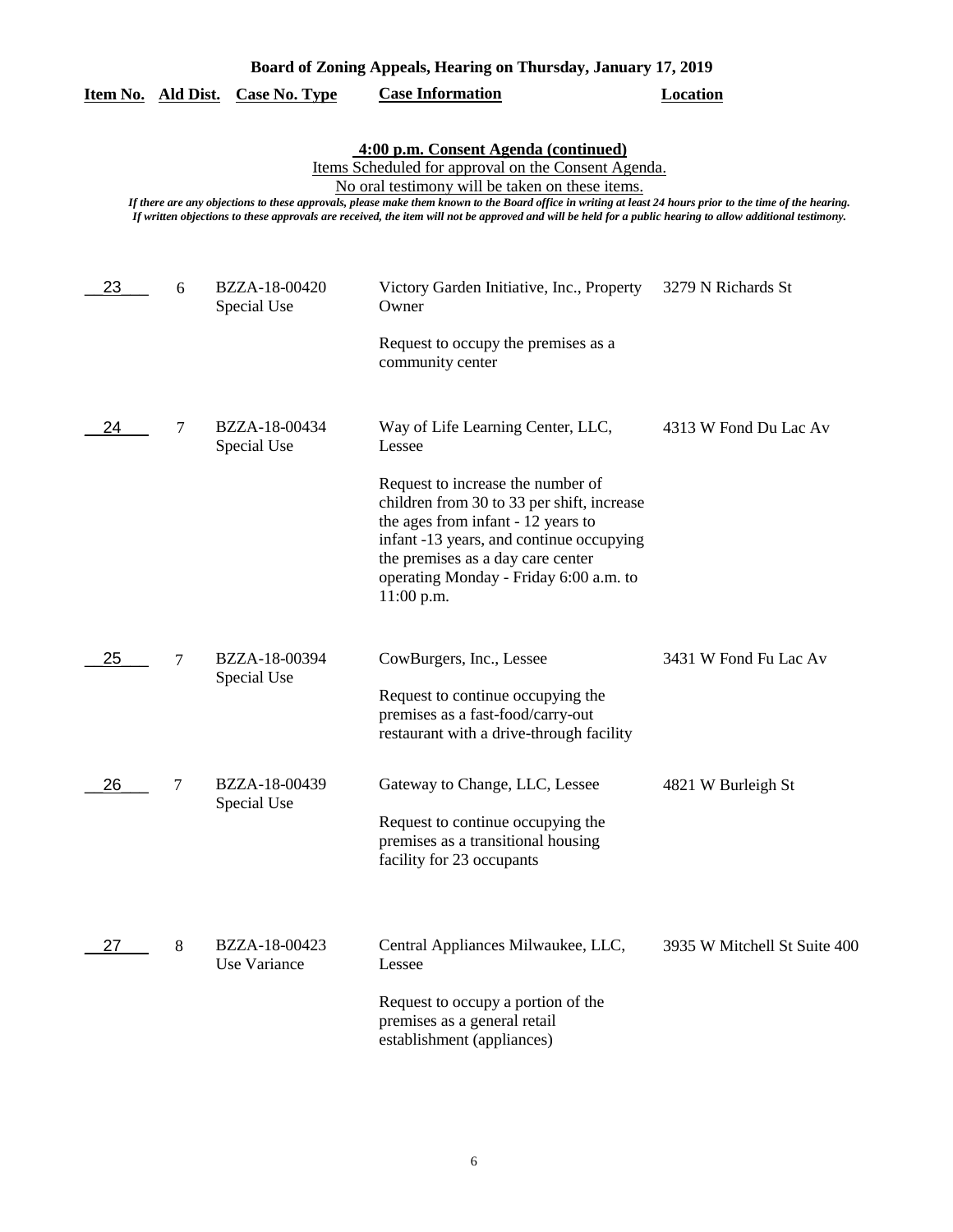|                                                                                                                                                                                                                                                                                                                                                                                                                                                                          |    | Item No. Ald Dist. Case No. Type                             | <b>Case Information</b>                                                                                                                                                                                      | Location               |  |
|--------------------------------------------------------------------------------------------------------------------------------------------------------------------------------------------------------------------------------------------------------------------------------------------------------------------------------------------------------------------------------------------------------------------------------------------------------------------------|----|--------------------------------------------------------------|--------------------------------------------------------------------------------------------------------------------------------------------------------------------------------------------------------------|------------------------|--|
| 4:00 p.m. Consent Agenda (continued)<br>Items Scheduled for approval on the Consent Agenda.<br>No oral testimony will be taken on these items.<br>If there are any objections to these approvals, please make them known to the Board office in writing at least 24 hours prior to the time of the hearing.<br>If written objections to these approvals are received, the item will not be approved and will be held for a public hearing to allow additional testimony. |    |                                                              |                                                                                                                                                                                                              |                        |  |
| 28                                                                                                                                                                                                                                                                                                                                                                                                                                                                       | 10 | BZZA-18-00402<br>Special Use                                 | United Child Care LLC, Lessee<br>Request to continue occupying a portion<br>of the premises as a 24 hour day care<br>center for 60 children per shift infant - 13<br>years of age, operating Monday - Sunday | 5806 W Burleigh St     |  |
| 29                                                                                                                                                                                                                                                                                                                                                                                                                                                                       | 10 | BZZA-18-00409<br>Special Use,<br><b>Dimensional Variance</b> | Dough Makers, LLC, Property Owner<br>Request to construct a<br>fast-food/carry-out restaurant over the<br>maximum allowed side street setback                                                                | 7131 W Capitol Dr      |  |
| 30                                                                                                                                                                                                                                                                                                                                                                                                                                                                       | 14 | BZZA-18-00425<br>Special Use                                 | EYM Pizza of Wisconsin, LLC, Other<br>Request to continue occupying the<br>premises as a fast-food/carry-out<br>restaurant (this is a new operator)                                                          | 3131 S Kinnickinnic Av |  |

**Board of Zoning Appeals, Hearing on Thursday, January 17, 2019** 

### **4:15 p.m. Public Hearings.**

Please note that each item scheduled for a public hearing has been scheduled for approximately five to ten minutes. If an item takes longer than its allotted time, the item may be adjourned to the next available hearing date.

| 31 | BZZA-18-00343<br>Special Use,<br>Dimensional Variance | Economy Tire Sales and Service Plus,<br>Inc., Lessee                                                                                              | 5712 N Teutonia Av D |
|----|-------------------------------------------------------|---------------------------------------------------------------------------------------------------------------------------------------------------|----------------------|
|    |                                                       | Request to occupy a portion of the<br>premises as a light motor vehicle repair<br>facility that does not meet the minimum<br>required landscaping |                      |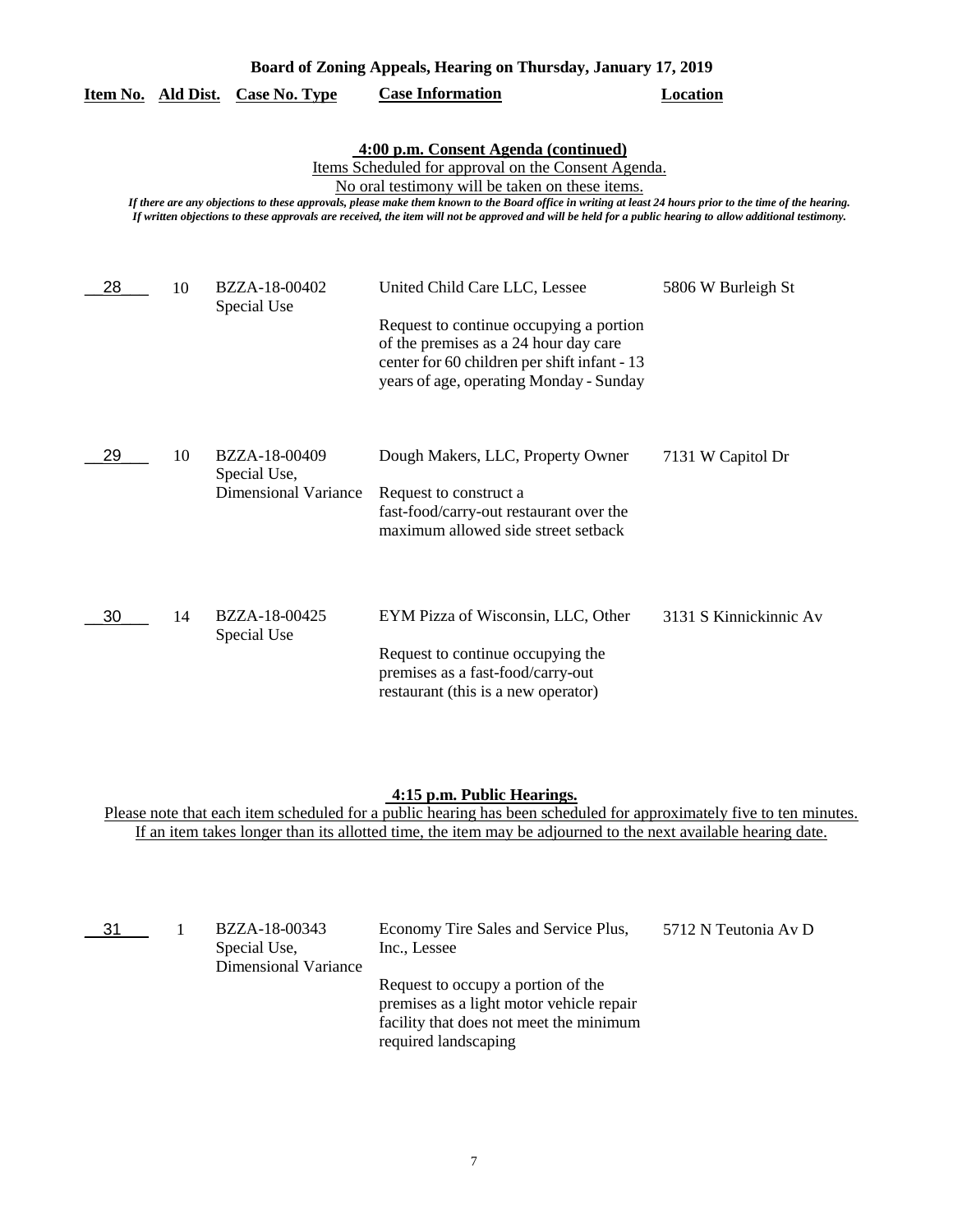|                    | Board of Zoning Appeals, Hearing on Thursday, January 17, 2019 |                                                              |                                                                                                                                                                                                                                                                                           |                       |  |
|--------------------|----------------------------------------------------------------|--------------------------------------------------------------|-------------------------------------------------------------------------------------------------------------------------------------------------------------------------------------------------------------------------------------------------------------------------------------------|-----------------------|--|
| Item No. Ald Dist. |                                                                | <b>Case No. Type</b>                                         | <b>Case Information</b>                                                                                                                                                                                                                                                                   | <b>Location</b>       |  |
|                    |                                                                |                                                              | 4:15 p.m. Public Hearings (continued)<br>Please note that each item scheduled for a public hearing has been scheduled for approximately five to ten minutes.<br>If an item takes longer than its allotted time, the item may be adjourned to the next available hearing date.             |                       |  |
| 32                 | 1                                                              | BZZA-18-00405<br>Special Use                                 | Merit Residential Home, LLC, Lessee<br>Request to occupy the premises as a<br>group foster home for 6 occupants                                                                                                                                                                           | 5065 N 24Th St        |  |
| 33                 | $\overline{2}$                                                 | BZZA-18-00316<br>Special Use,<br><b>Dimensional Variance</b> | S & Q Auto Group, Lessee<br>Request to add a light motor vehicle<br>sales facility that does not meet the<br>minimum required landscaping to the<br>Board-approved outdoor storage facility<br>(used in conjunction with the existing<br>non-conforming motor vehicle repair<br>facility) | 6333 W Fond Du Lac Av |  |
| 34                 | 2                                                              | BZZA-18-00286<br>Special Use                                 | Schmied Incorporated Transitional<br>Living and Family Services, Property<br>Owner<br>Request to occupy a portion of the<br>premises as a group home for 8<br>occupants                                                                                                                   | 7700 W Thurston Av    |  |
| 35                 | 4                                                              | BZZA-18-00414<br>Special Use                                 | Lululemon USA, Inc., Lessee<br>Request to allow a wall sign that is not<br>mounted on a flat, opaque wall surface                                                                                                                                                                         | 322 N Water St        |  |
| 36                 | 5                                                              | BZZA-18-00438<br>Use Variance                                | Art of Weddings, LLC, Lessee<br>Request to occupy the premises as a<br>general office (event planning)                                                                                                                                                                                    | 2877 N 76Th St        |  |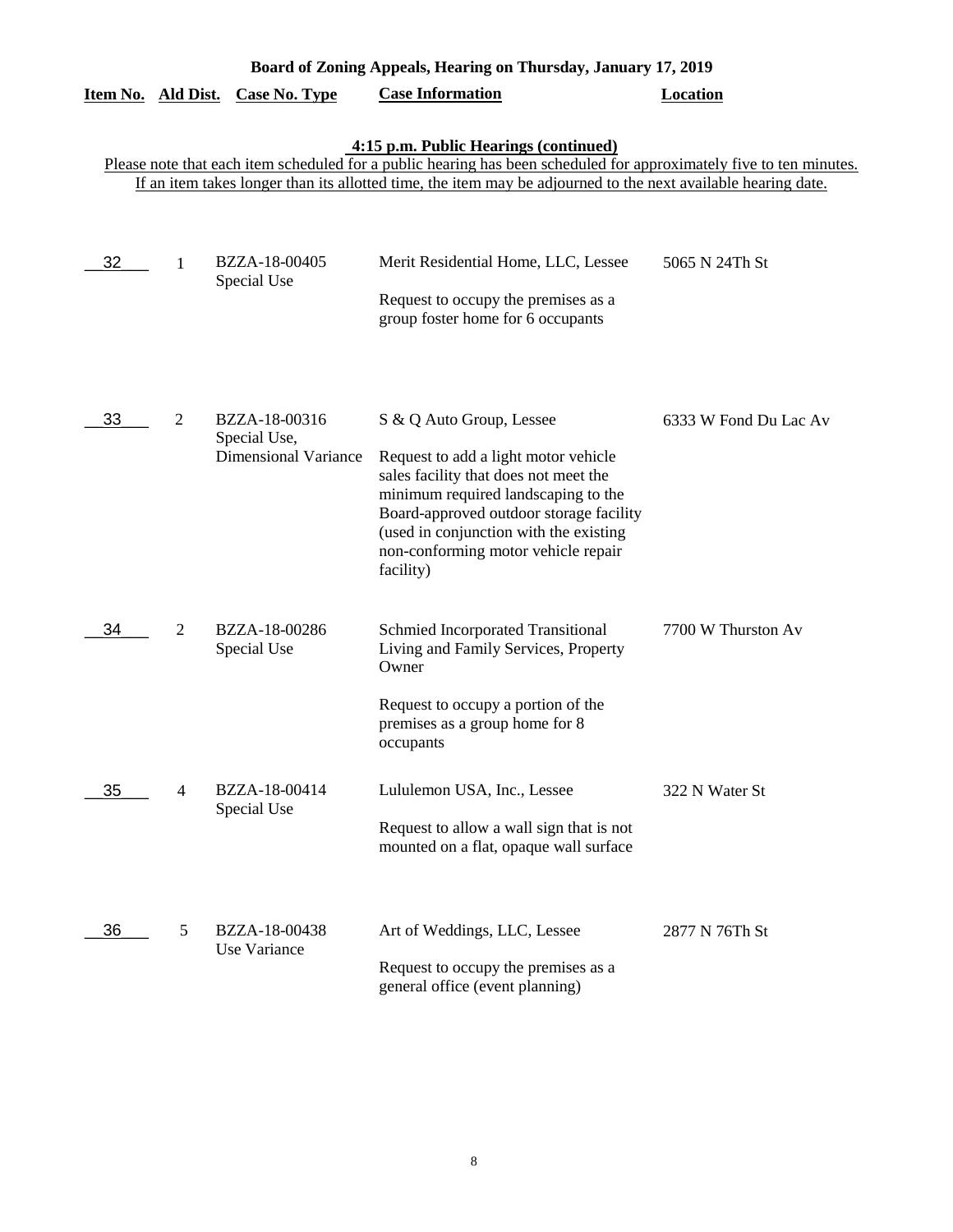| Board of Zoning Appeals, Hearing on Thursday, January 17, 2019 |   |                                              |                                                                                                                                                                                                                                                                    |                            |
|----------------------------------------------------------------|---|----------------------------------------------|--------------------------------------------------------------------------------------------------------------------------------------------------------------------------------------------------------------------------------------------------------------------|----------------------------|
| Item No. Ald Dist.                                             |   | <b>Case No. Type</b>                         | <b>Case Information</b>                                                                                                                                                                                                                                            | <b>Location</b>            |
|                                                                |   |                                              | 5:15 p.m. Public Hearings.<br>Please note that each item scheduled for a public hearing has been scheduled for approximately five to ten minutes.<br>If an item takes longer than its allotted time, the item may be adjourned to the next available hearing date. |                            |
| 37                                                             | 6 | BZZA-18-00415<br>Special Use                 | Structured Living Concepts, LLC,<br>Lessee<br>Request to continue occupying a portion<br>of the premises as a rooming house for<br>20 occupants                                                                                                                    | 3385 N Martin L King Jr Dr |
| 38                                                             | 6 | BZZA-18-00387<br>Special Use                 | David Nunez Cruz, Prospective Buyer<br>Request to occupy a portion of the<br>premises (upper level) as a rooming<br>house for 6 occupants                                                                                                                          | 423 E Garfield Av          |
| 39                                                             | 6 | BZZA-18-00307<br><b>Dimensional Variance</b> | Pitts Mortuary, Property Owner<br>Request to erect a second freestanding<br>sign on the premises exceeding the<br>maximum number of freestanding signs<br>allowed per site                                                                                         | 2031 W Capitol Dr          |
| 40                                                             | 7 | BZZA-18-00413<br>Special Use                 | Treat Um Like They're Mine FCC II,<br>Lessee<br>Request to occupy a portion of the<br>premises as a 24 hour family day care<br>home for 8 children per shift infant to 13<br>years of age, operating Monday - Sunday                                               | 3156 N 38Th St             |
| 41                                                             | 7 | BZZA-18-00416<br>Special Use                 | Namaste Group Home, LLC, Property<br>Owner<br>Request to occupy the premises as a<br>group foster home for 8 occupants                                                                                                                                             | 2829 N 44Th St             |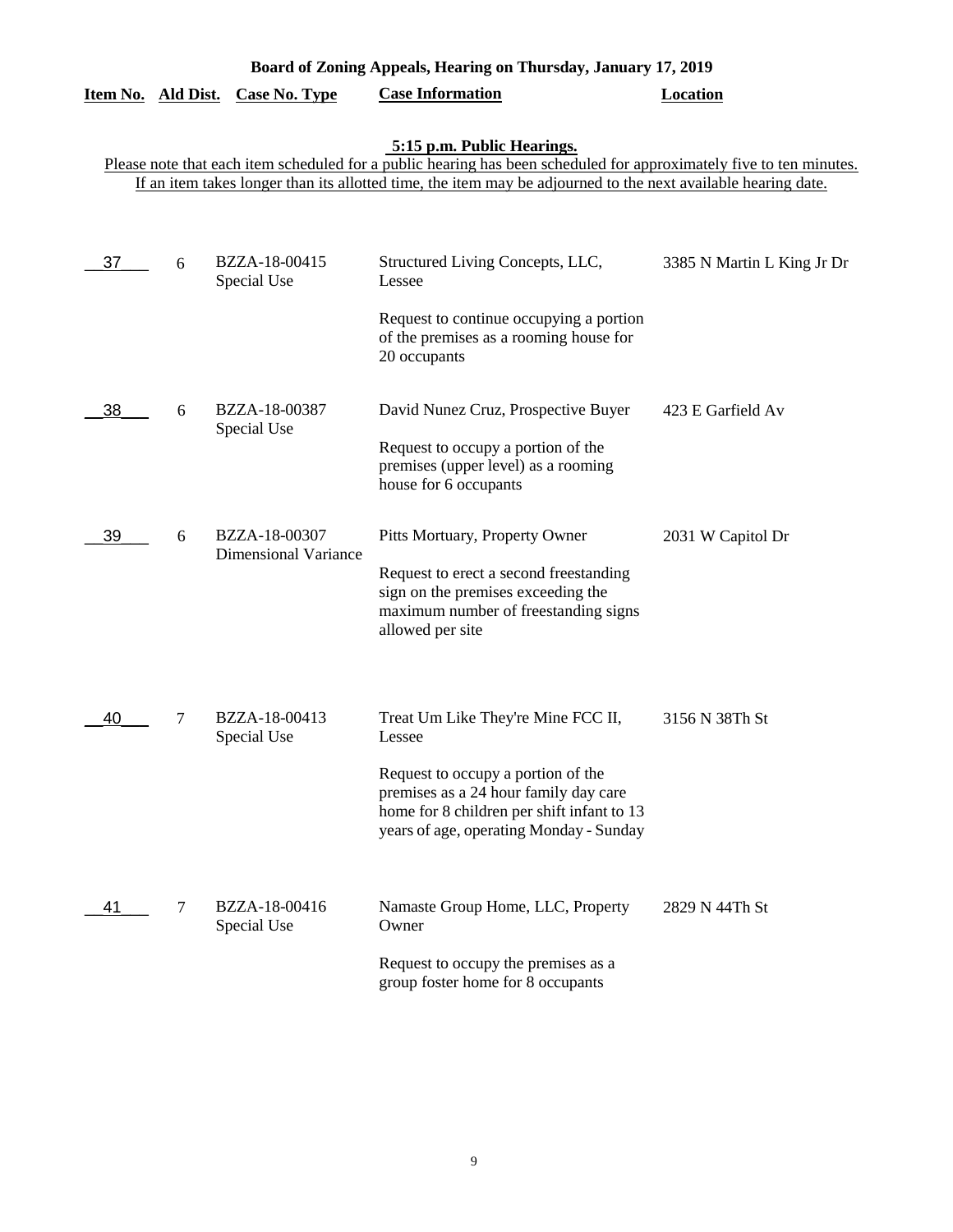|    | Board of Zoning Appeals, Hearing on Thursday, January 17, 2019 |                                                              |                                                                                                                                                                                                                                                                                                                                                                     |                                          |  |
|----|----------------------------------------------------------------|--------------------------------------------------------------|---------------------------------------------------------------------------------------------------------------------------------------------------------------------------------------------------------------------------------------------------------------------------------------------------------------------------------------------------------------------|------------------------------------------|--|
|    | <u>Ald Dist.</u>                                               | <b>Case No. Type</b>                                         | <b>Case Information</b>                                                                                                                                                                                                                                                                                                                                             | <b>Location</b>                          |  |
|    |                                                                |                                                              | 5:15 p.m. Public Hearings (continued)<br>Please note that each item scheduled for a public hearing has been scheduled for approximately five to ten minutes.<br>If an item takes longer than its allotted time, the item may be adjourned to the next available hearing date.                                                                                       |                                          |  |
| 42 | 7                                                              | BZZA-18-00444<br>Special Use                                 | Nurturing Nature Childcare, LLC,<br>Lessee<br>Request to increase the number of<br>children from 63 to 73 per shift, increase<br>the hours and days of operation from<br>Monday - Friday 6:00 a.m. - midnight to<br>Monday - Sunday 5:30 a.m. to midnight,<br>and continue occupying the premises as<br>a day care center for children infant to 13<br>years of age | 5810 W Fond Du Lac Av                    |  |
| 43 | 8                                                              | BZZA-18-00267<br>Special Use,<br><b>Dimensional Variance</b> | MKE Junk Junkies, LLC, Lessee<br>Request to occupy a portion of the<br>premises as a ground transportation<br>service (permitted), motor vehicle<br>outdoor storage (permitted), motor<br>vehicle repair facility, motor vehicle<br>sales facility, and an outdoor salvage<br>operation without the minimum required<br>landscaping                                 | 2640 W Greves St<br>AKA 2612 W Greves St |  |
|    |                                                                |                                                              | 6:15 p.m. Public Hearings.<br>Please note that each item scheduled for a public hearing has been scheduled for approximately five to ten minutes.<br>If an item takes longer than its allotted time, the item may be adjourned to the next available hearing date.                                                                                                  |                                          |  |
| 44 | 9                                                              | BZZA-18-00408<br>Special Use                                 | Divine Living Adult Day Center, Lessee<br>Request to occupy a portion of the<br>premises as an adult day care center for<br>50 occupants                                                                                                                                                                                                                            | 6843 W Brown Deer Rd                     |  |
| 45 | 11                                                             | BZZA-18-00441<br><b>Dimensional Variance</b>                 | El Rey Properties, LLC, Lessee<br>Request to allow an intensification of a<br>continuous non-conforming sign that<br>exceeds the maximum allowed height                                                                                                                                                                                                             | 5200 W Oklahoma Av                       |  |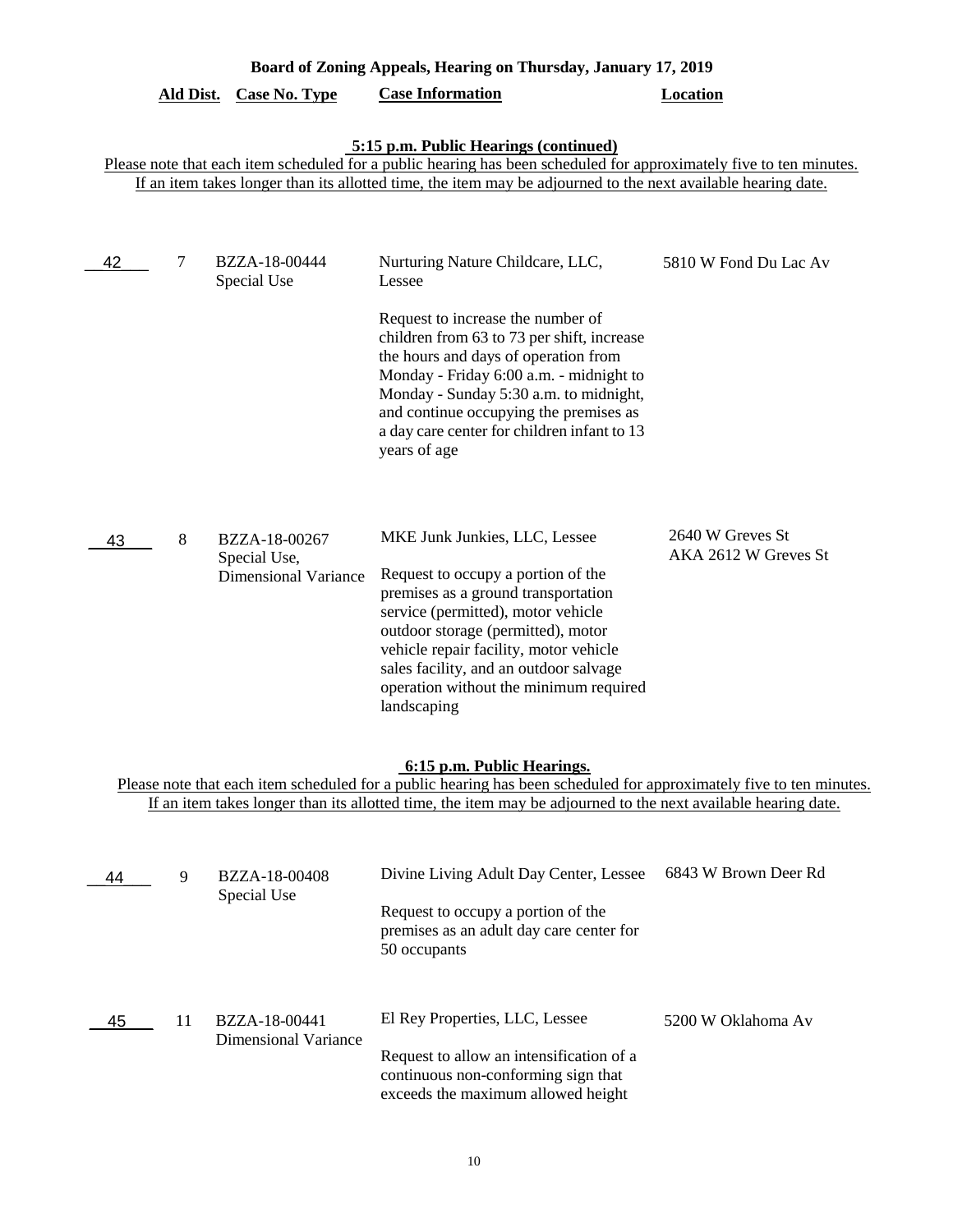| Board of Zoning Appeals, Hearing on Thursday, January 17, 2019                                                                                               |    |                                                              |                                                                                                                                                                                                                                                                                                                                          |                                             |  |  |  |  |
|--------------------------------------------------------------------------------------------------------------------------------------------------------------|----|--------------------------------------------------------------|------------------------------------------------------------------------------------------------------------------------------------------------------------------------------------------------------------------------------------------------------------------------------------------------------------------------------------------|---------------------------------------------|--|--|--|--|
| Item No. Ald Dist.                                                                                                                                           |    | <b>Case No. Type</b>                                         | <b>Case Information</b>                                                                                                                                                                                                                                                                                                                  | <b>Location</b>                             |  |  |  |  |
| 6:15 p.m. Public Hearings (continued)<br>Please note that each item scheduled for a public hearing has been scheduled for approximately five to ten minutes. |    |                                                              |                                                                                                                                                                                                                                                                                                                                          |                                             |  |  |  |  |
| If an item takes longer than its allotted time, the item may be adjourned to the next available hearing date.                                                |    |                                                              |                                                                                                                                                                                                                                                                                                                                          |                                             |  |  |  |  |
| 46                                                                                                                                                           | 12 | BZZA-18-00427<br>Special Use,<br><b>Dimensional Variance</b> | Pittsburgh Oregon, LLC, Property<br>Owner                                                                                                                                                                                                                                                                                                | 120 E Oregon St                             |  |  |  |  |
|                                                                                                                                                              |    |                                                              | Request to continue occupying the<br>premises as a principal use parking lot<br>that does not meet the minimum required<br>landscaping                                                                                                                                                                                                   |                                             |  |  |  |  |
| 47                                                                                                                                                           | 12 | BZZA-18-00442<br>Use Variance                                | Doggy Office, LLC, Lessee<br>Request to occupy the premises as an<br>animal boarding facility and an animal<br>grooming or training facility                                                                                                                                                                                             | 125 E Greenfield Av                         |  |  |  |  |
| 48                                                                                                                                                           | 14 | BZZA-18-00297<br>Special Use                                 | A & F Real Estate, LLC,<br>Property Owner                                                                                                                                                                                                                                                                                                | 1227 W Oklahoma Av                          |  |  |  |  |
|                                                                                                                                                              |    |                                                              | Request to add a car wash to an existing<br>non-conforming motor vehicle filling<br>station                                                                                                                                                                                                                                              |                                             |  |  |  |  |
| 49                                                                                                                                                           | 14 | BZZA-18-00389<br>Special Use,                                | PJR Properties, LLC, Property Owner<br>Dimensional Variance Request to construct a multi-tenant<br>commercial building (permitted) that<br>does not meet the minimum required<br>landscaping for the street frontage and to<br>construct an accessory use parking lot<br>that is located between the building and<br>the street lot line | 3259 S Chase Av<br>AKA 3259-3267 S Chase Av |  |  |  |  |
| 50                                                                                                                                                           | 15 | BZZA-18-00411<br><b>Dimensional Variance</b>                 | Eden Niemela-Llanos, Property Owner<br>Request to allow a 6 ft. wood fence in the<br>side yard                                                                                                                                                                                                                                           | 2026 N 39Th St                              |  |  |  |  |